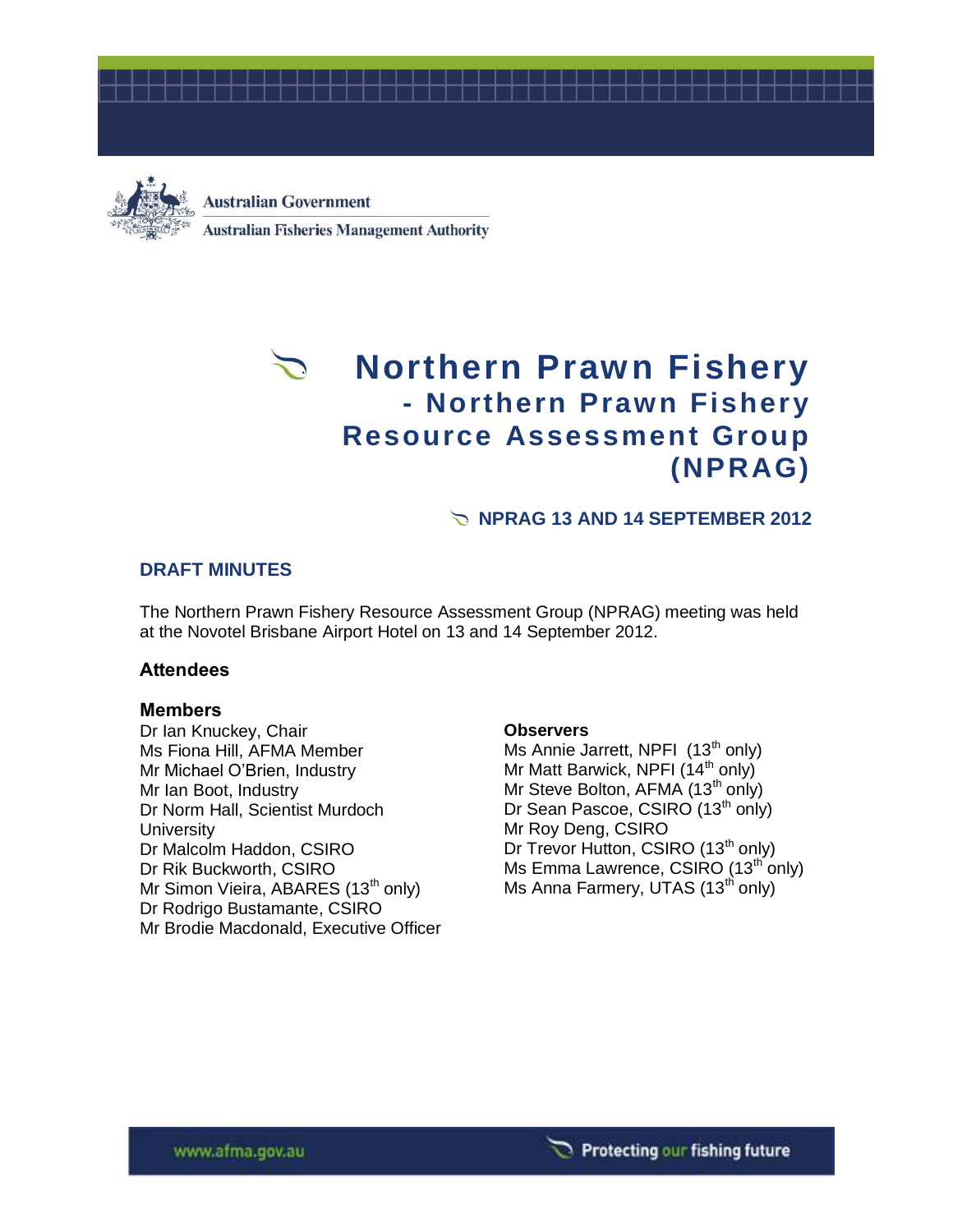# **Agenda item 1. Preliminaries**

# **Day 1 - Thursday 13 September 2012**

#### **Welcome**

The Chair opened the meeting at 9:00am and welcomed all members and observers. The Chair outlined the new process for handling conflicts of interest in Management Advisory Committee and RAG meetings, which was detailed in correspondence sent to all RAG members. While it was discussed that it was essential to declare pecuniary interests, members all considered the need to declare any broader interest throughout the meeting that may influence or bias discussions. The Chair noted that for some agenda items it may be necessary for some members to be removed from discussion. The Chair emphasised that AFMA is looking to refine this process to make it less intrusive to discussions.

| <b>Name</b>             | <b>Position</b>                                         | <b>Interest</b>                                                                                                                  |
|-------------------------|---------------------------------------------------------|----------------------------------------------------------------------------------------------------------------------------------|
| <b>Brodie Macdonald</b> | <b>NPRAG Executive Officer.</b>                         | No pecuniary interest.                                                                                                           |
| <b>Steve Bolton</b>     | Senior<br><b>Northern</b><br>Manager<br>Fisheries, AFMA | No pecuniary interest.                                                                                                           |
| Fiona Hill              | Manager, NPF                                            | No pecuniary interest.                                                                                                           |
| lan Boot                | <b>Industry Member</b>                                  | NPF SFR holder (gear and boat)                                                                                                   |
|                         | Director Austrish                                       | Active scampi operator                                                                                                           |
|                         |                                                         | Investments in WA fisheries                                                                                                      |
| Annie Jarrett           | Observer                                                | No pecuniary interest.                                                                                                           |
|                         | <b>CEO NPFI</b>                                         | <b>Employee of NPFI</b>                                                                                                          |
|                         | <b>NORMAC Executive Officer</b>                         |                                                                                                                                  |
| Mike O'Brien            | <b>Industry Member</b>                                  | No pecuniary interest.                                                                                                           |
|                         |                                                         | Employee of Tropic Ocean Prawns<br>which hold gear and boat SFRs and<br><b>East Coast licences</b>                               |
| lan Knuckey             | <b>NPRAG Chair</b>                                      | No pecuniary interest.                                                                                                           |
|                         | Director, Fishwell Consulting                           | Paid Chair of NPRAG.<br>Research<br>interests in other Commonwealth and<br>state fisheries including a few national<br>projects. |
|                         |                                                         | Interested in NPF Observer Tender.                                                                                               |

#### **Declaration of interests**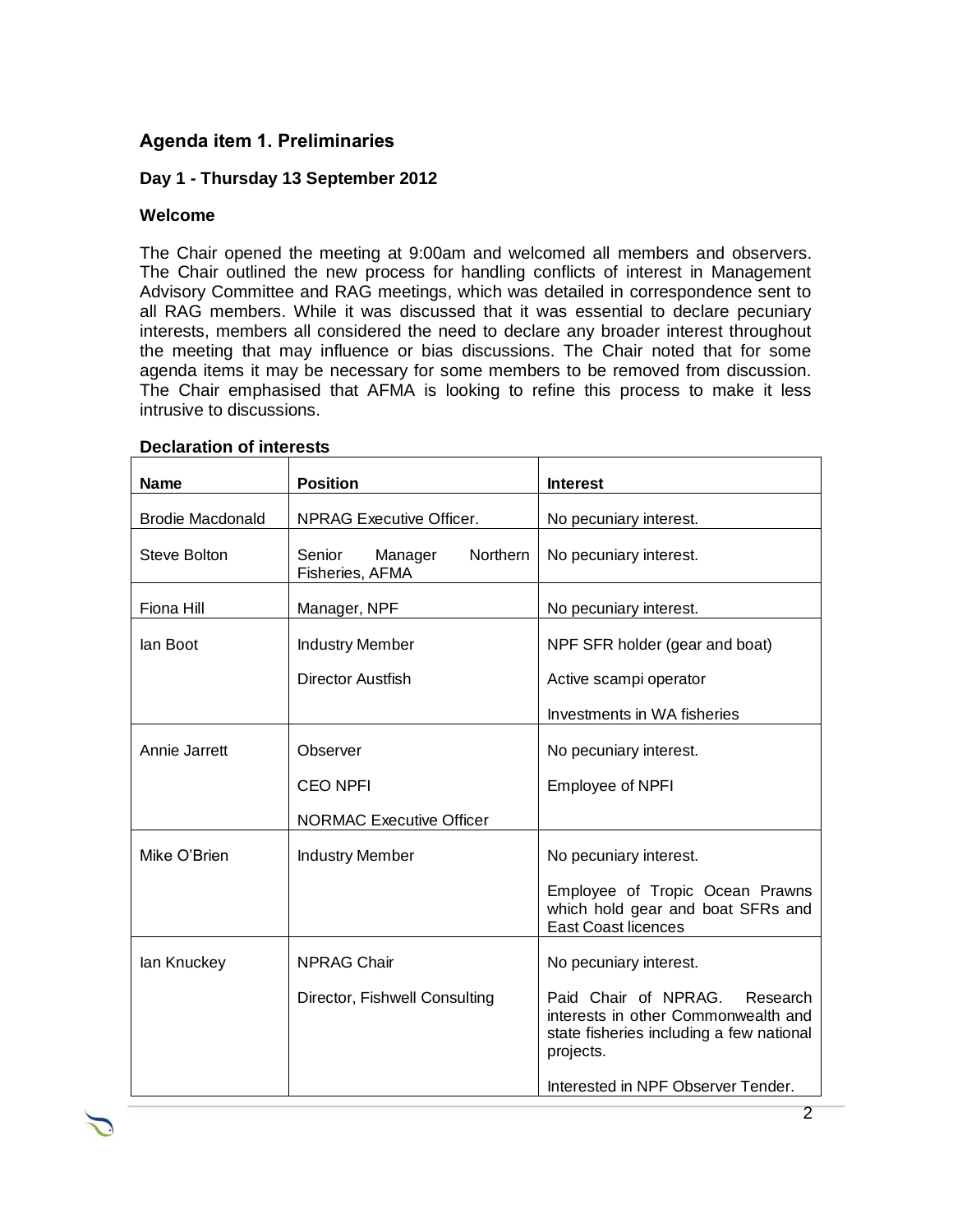| Tom Kompas                   | Member   | Currently undertaking paid work on an<br>NPF funded project.                                                                     |  |
|------------------------------|----------|----------------------------------------------------------------------------------------------------------------------------------|--|
|                              |          | Paid member of NPRAG.                                                                                                            |  |
| Rodrigo<br><b>Bustamante</b> | Member   | No pecuniary interest.                                                                                                           |  |
|                              |          | Paid member of NPRAG. CSIRO<br>Researcher                                                                                        |  |
| <b>Rik Buckworth</b>         | Member   | Currently undertaking paid work on an<br>NPF funded project.                                                                     |  |
|                              |          | Paid member of NPRAG. CSIRO<br>interest in research projects. Director<br>of company that acquires tissues from<br>fish in situ. |  |
| Emma Lawrence                | Observer | Currently undertaking paid work on an<br>NPF funded project.                                                                     |  |
|                              |          | CSIRO researcher currently working<br>on banana prawn prediction model.                                                          |  |
| Malcolm Haddon               | Member   | No pecuniary interest.                                                                                                           |  |
|                              |          | Paid member of NPRAG. Involved in<br>review of Commonwealth Harvest<br>Strategy Policy.                                          |  |
| <b>Trevor Hutton</b>         | Observer | Currently undertaking paid work on an<br>NPF funded project.                                                                     |  |
|                              |          | CSIRO researcher involved in stock<br>assessment model.                                                                          |  |
| Anna Farmery                 | Observer | No pecuniary interest.                                                                                                           |  |
|                              |          | UTAS researcher working on CSIRO<br>climate change adaption project.                                                             |  |
| Simon Vieira                 | Observer | No pecuniary interest.                                                                                                           |  |
|                              |          | Active<br>government researcher<br>on<br>Commonwealth fisheries.                                                                 |  |
| Roy Deng                     | Observer | Currently undertaking paid work on an<br>NPF funded project.                                                                     |  |
|                              |          | CSIRO researcher involved in stock<br>assessment model.                                                                          |  |
| Sean Pascoe                  | Observer | No pecuniary interest.                                                                                                           |  |
|                              |          | CSIRO researcher                                                                                                                 |  |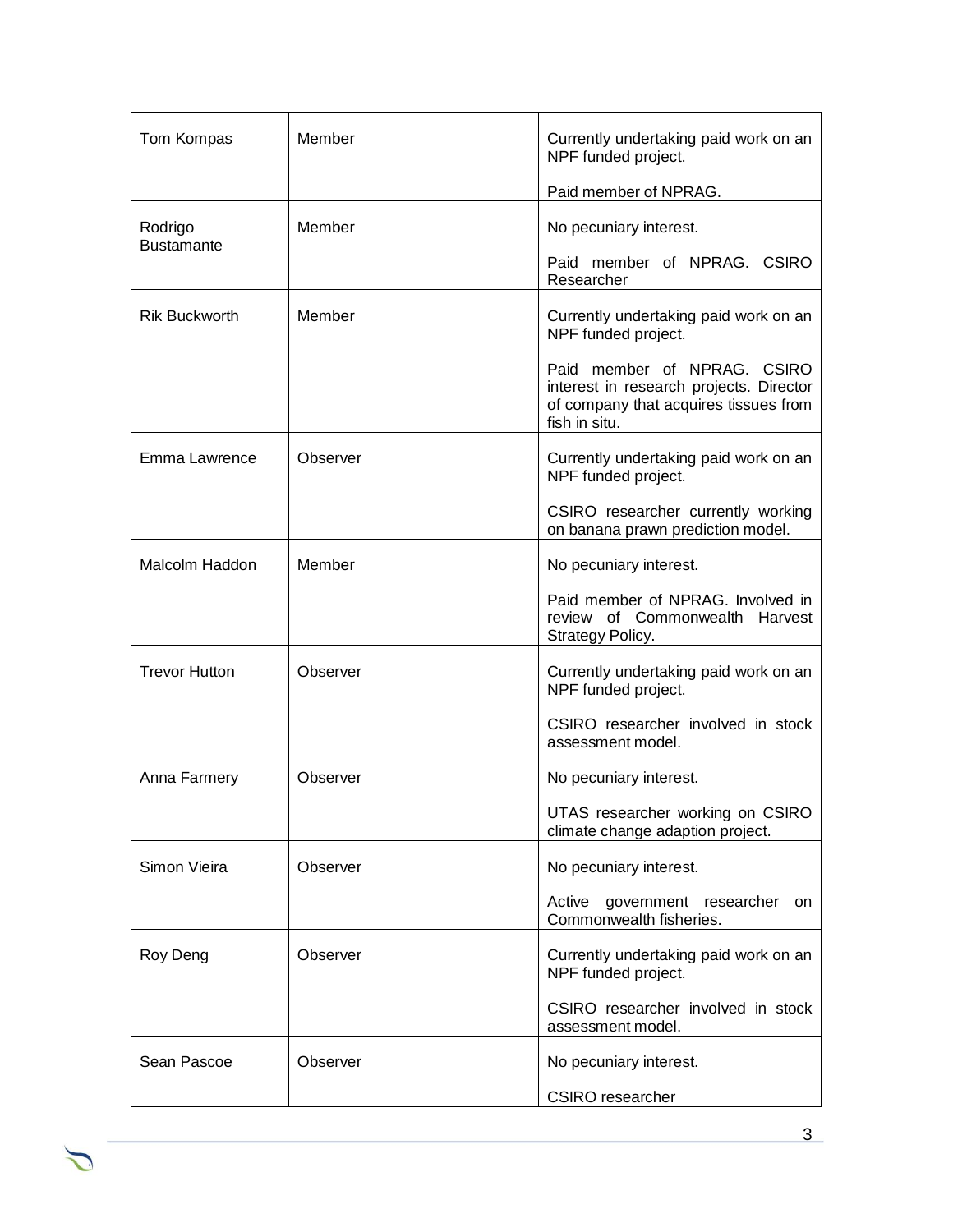| Avesha Plant | Observer | No pecuniary interest.                                   |
|--------------|----------|----------------------------------------------------------|
|              |          | Environment Officer A. Raptis & Sons<br>(NPF SFR holder) |

Mr Bolton reminded the RAG that it was important for all members to give interests some thought at each agenda item and that if any conflict arises the Chair should be advised as soon as possible.

## **Apologies**

Apologies were received from James Woodhams (ABARES) and Ron Earle. It was noted that Simon Vieira was attending in Mr Woodhams' absence.

### **Adoption of minutes of March NPRAG meeting**

The draft minutes from NPRAG March 2012 were accepted with minor changes. Dr Hall raised the need to be explicit about the usage of the term "effort creep." Annie Jarrett brought attention to the decision of NORMAC 75 that the term 'effort creep' had been coined in the mid- 1980's in response to studies to define the "unaccounted increase in effort, relative to nominal effort, due to changes in technical efficiency and fishing practices (i.e. fishing power: technical efficiency gains, increased knowledge and fishing behaviour). It was noted that effort creep resulting from new technologies and fishing practices is not the same as input substitution. NPRAG agreed that the historical definition of the term effort creep should be adopted in the NPF for consistency.

| <b>Person responsible</b> | Adudiid ahanig hom providus minutes<br><b>Description of ACTION item</b>                                                                                       | <b>Progress</b>                                                                                                                                                           |
|---------------------------|----------------------------------------------------------------------------------------------------------------------------------------------------------------|---------------------------------------------------------------------------------------------------------------------------------------------------------------------------|
| 1. RAG EO                 | Minutes of NPRAG August 2011 and 7 March<br>2012 teleconference to be circulated.                                                                              | Complete.                                                                                                                                                                 |
| 2. Tom Kompas             | To investigate the use of an inter-annual variability<br>factor and a value that might be appropriate.                                                         | Nothing to update.                                                                                                                                                        |
| 3. Tom Kompas             | To circulate the results from sensitivity tests<br>around fuel and prawn prices to RAG members<br>out-of-session.                                              | <b>Standard deviations</b><br>are included on this<br>year's price and<br>exchange rate<br>forecasts, as series<br>averages. They are<br>also available year-to-<br>year. |
| 4. NPFI                   | To circulate an update on the observer tender<br>process to RAG members out of session.                                                                        | Published on 12<br>September 2012.                                                                                                                                        |
| 5. Mike O'Brien           | To send AFMA a list of locations where spatial<br>closures coincide with king prawn habitat in the<br>NPF.                                                     | Complete.                                                                                                                                                                 |
| 6. RAG EO                 | Write to the AFMA Commission requesting that<br>the RAG Chair be allowed to attend the April<br>Commission meeting to present the information<br>from the RAG. | Complete. RAG Chair<br>attended.                                                                                                                                          |
| 7. RAG EO                 | Produce a detailed Chair's Summary and clear<br>through RAG to go to the April Commission<br>meeting.                                                          | Complete.                                                                                                                                                                 |

#### **Actions arising from previous minutes**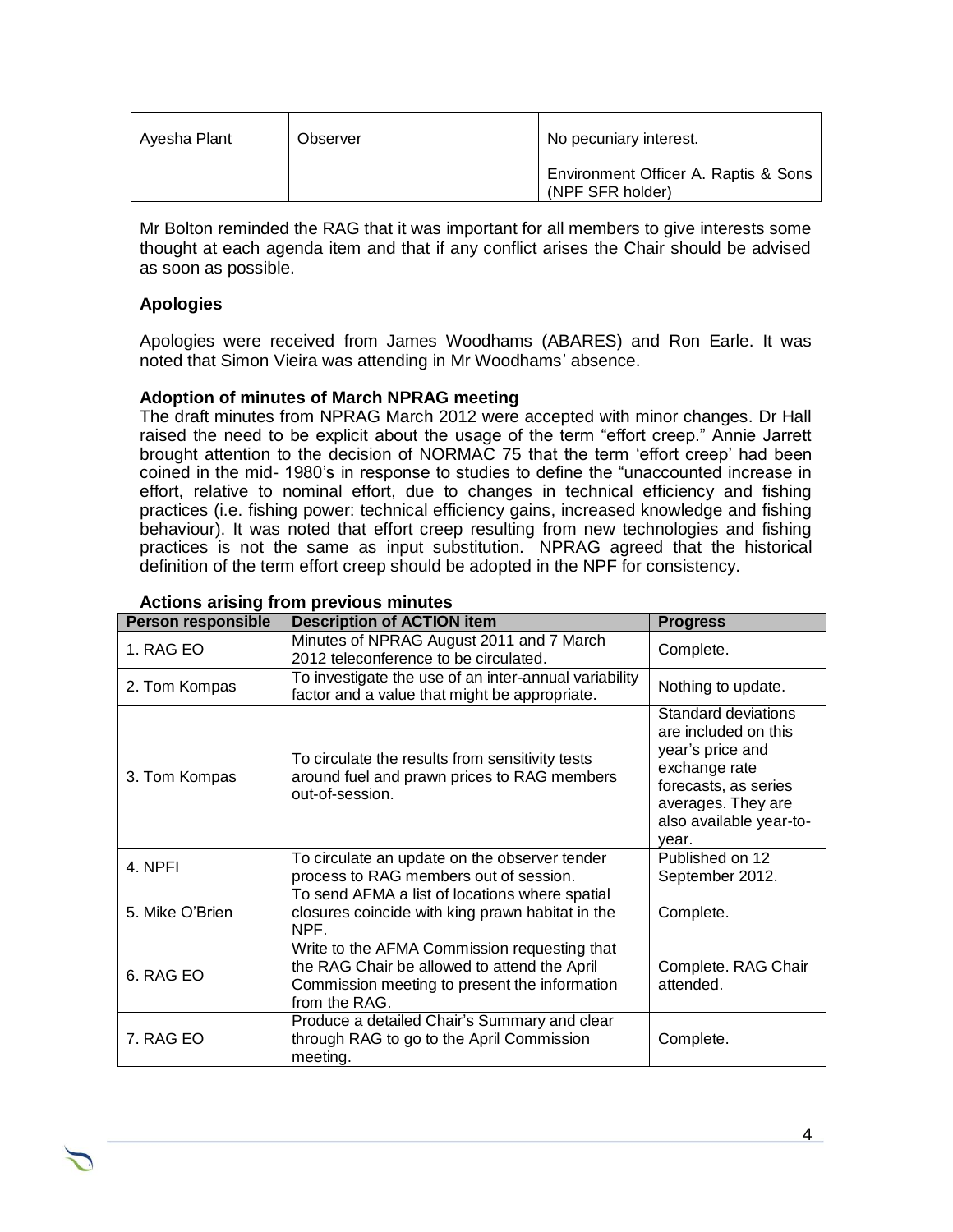| 8. CSIRO          | Tiger prawn assessment under output controls -<br>plot the CPUE time series against the mean rather<br>than starting lines at the same point.              | CSIRO agreed that<br>this would be done for<br>future plots. |
|-------------------|------------------------------------------------------------------------------------------------------------------------------------------------------------|--------------------------------------------------------------|
| 9. CSIRO          | Tiger prawn assessment under output controls -<br>Redistribute the updated summary report to the<br>RAG.                                                   | Complete.                                                    |
| <b>10. NPFI</b>   | Work with industry on clarifying some of the<br>questions in the economic survey.                                                                          | Complete. Updated<br>survey tabled at<br>meeting.            |
| 11. RAG           | Discuss at the next meeting what sensitivity tests<br>are needed for the tiger prawn assessment and<br>when.                                               | Discussed at Agenda<br>Item $10$                             |
| <b>12. RAG</b>    | Discuss the timing of the pre-season surveys and<br>the request from industry to potentially consider an<br>earlier banana prawn season start date.        | Discussed at Agenda<br>Item 4                                |
| 13. CSIRO         | White banana prawn prediction project - produce<br>prediction and milestone report to go to the April<br>2012 AFMA Commission meeting.                     | Complete.                                                    |
| <b>14. RAG EO</b> | Circulate the minutes and outcomes of the<br>observer workshop to the RAG.                                                                                 | Distributed to<br>members with agenda<br>papers.             |
| <b>15. RAG</b>    | Discuss the future of the June/July spawning<br>closure.                                                                                                   | Discussed at Agenda<br>Item 8.                               |
| 16. AFMA          | Alter the directions so the first season ends on 15<br>June.                                                                                               | Complete.<br>Implemented in NPF<br>Direction No.157          |
| <b>17. RAG</b>    | Discuss the spatial management in the NPF and<br>specifically the use of the spatial MSE in<br>management of the NPF when the MPA process is<br>completed. | Discussed at Agenda<br>Item 12                               |

### **Management Update**

Ms Hill presented catch statistics for the combined 2012 fishing season. The RAG questioned the usefulness of these statistics in the absence of any comparison data for the same period of previous years. It was agreed that in future the data would be split between the banana and tiger prawn fishing seasons and would include the two previous years of comparable data. Ms Hill also provided an update to the RAG on the policy work currently being conducted by DAFF and AFMA, including the review of the bycatch policy, harvest strategy policy and guidelines and the quota administration policy.

The Chair outlined the need to consider how the Harvest Strategy Policy is implemented and suggested that this is where industry members need to be involved in the review. The RAG noted that there is currently limited opportunity and time for industry to contribute to the review. It was suggested that the RAG should advise Nick Rayns (Executive Manager, AFMA who sits on the review committee) that industry wishes to have greater involvement in the review of the Harvest Strategy Policy and that advice should be fed back to DAFF that an appropriate response time should be provided for comment periods.

**Action Item 1 (AFMA)** Catch data provided in management update data to be split between first and second season and include at least two years of historical data.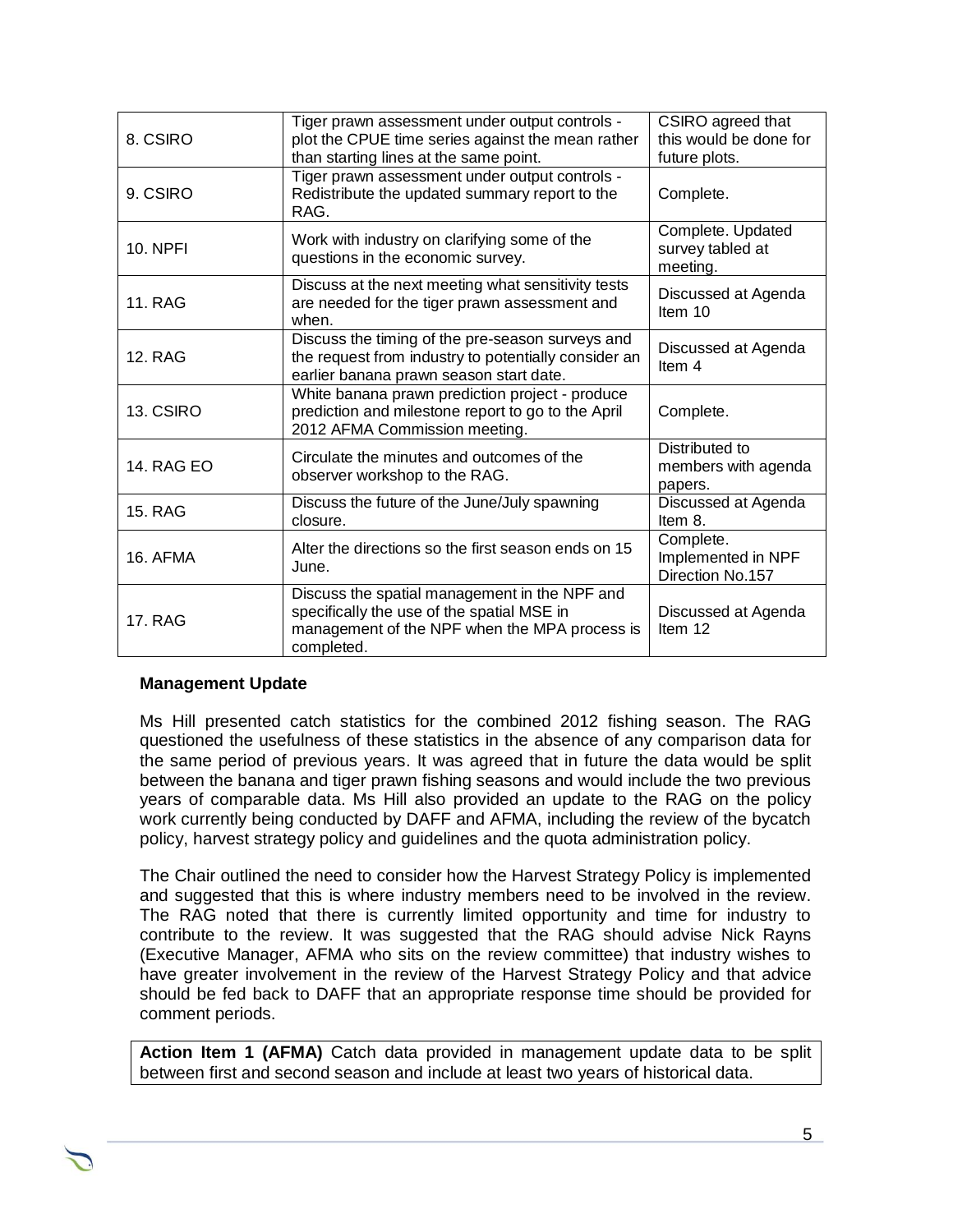**Action Item 2 (AFMA)** AFMA to advise through EM fisheries of the need for industry to play a greater role in the review of the harvest strategy.

# **Industry update**

The RAG noted an update from Mike O'Brien and Ian Boot on catches so far in the second season. Overall catch levels have been reasonably low and it does not look like they will be significantly better than last year. It is hoped that some warmer weather forecasted for October might lead to better catch rates. The price for tiger prawns on the domestic market has started high this year and large amounts are being traded domestically. Not much product is being exported as the high Australian dollar is restricting the export market. The RAG also noted that there has been a noticeable increase in the catches of bugs compared to previous years. The Chair suggested that it would be useful to obtain size-frequency data for bugs given the increased catches being observed.

Annie Jarrett updated the meeting on work the industry has been doing as part of the consultation process on the draft Commonwealth Marine Reserve network proposal. The industry commissioned an investigation by Ernst & Young looking at the socio-economic analysis, Dr Daryl McPhee has undertaken a critique of the Regulation Impact Statement and NPFI prepared a specific response on the proposed network in the NPF. Mr O'Brien also mentioned the recently-released management plan for the South-east Marine Reserve. He considered that it was a broad document and lacked substance, and was concerned that it would form a template for the management of all MPAs.

**Action Item 3 (AFMA)** Scientific observers to collect size-frequency distribution data for bugs.

### **Item 2 Discussion on response to Wang paper on NPF**

The RAG discussed the paper *A Retrospective Evaluation of Sustainable Yields for Australia's Northern Prawn Fishery* by You Gan Wang that appeared in the Fisheries journal. This article was written specifically about the NPF and discusses targets, the buyout and effort changes, and makes several broad and unsubstantiated claims about the NPF. The RAG noted that a group including Sean Pascoe, Tom Kompas, Simon Vieira and David Carter were preparing a response to the paper. The RAG were concerned that if there is no response to the article then in the future some of the incorrect statements/assumptions in the Wang paper may be taken as fact. Some of the key issues identified with the paper were:

- the assumption that crew is costless;
- inclusion of licence fees as profits; and,
- refinement of the definition of MEY.

The RAG discussed the need to consider how to define Maximum Economic Yield (MEY) in relation to the NPF, e.g. do we want to maximise profits to the industry, processors or consumers? It was noted that MEY can be calculated using different objectives.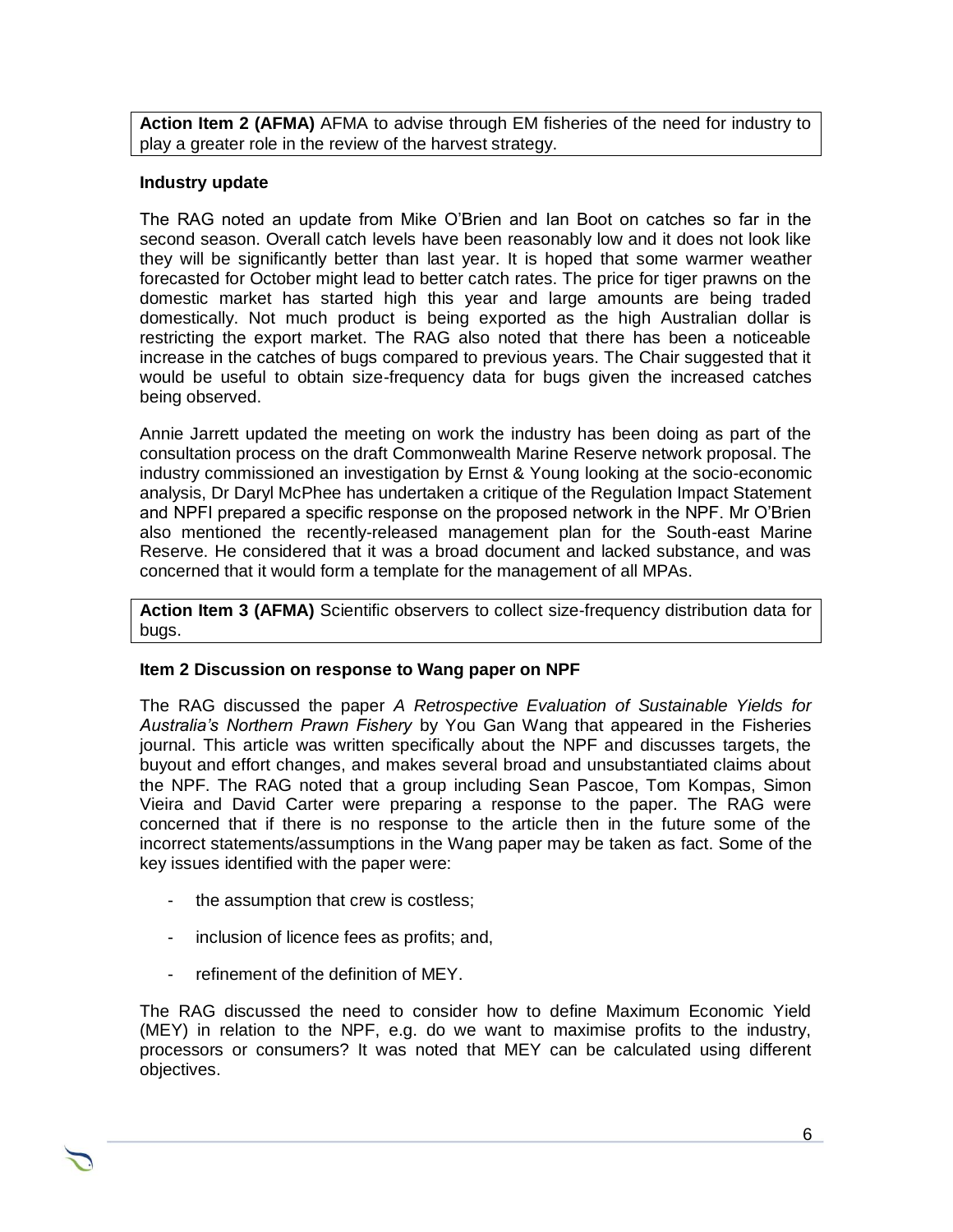Dr Kompas informed the meeting that MEY, as currently defined for the NPF, does not capture the effect of catch on price, e.g. if the catch is higher prawn prices will be lower. Currently for MEY calculations, the price is considered to be independent of harvest. The RAG resolved that the definition of MEY ultimately becomes a policy issue and it is not the role of the RAG to determine for whom the benefits are maximised.

**Action Item 3 (CSIRO)** Sean Pascoe to provide the RAG with an update on the response to the paper.

### **Item 3 Potential impact of reduced June/July spawning closure**

The RAG discussed the benefits and risks of extending the end of the banana prawn season past 15 June and/or bringing forward the opening of the tiger prawn season from 1 August in any fishing year. It was reiterated that the between season closure is in place to protect Tiger Prawn spawning, provide escapement of Banana Prawns and also to allow growth in Tiger Prawns.

The RAG resolved to maintain the status quo given the current uncertainties about the future management of the fishery (input versus output controls). More certainty is needed about Grooved Tiger Prawns and Brown Tiger Prawns and more modelling may be needed to determine the implications for the stock as a result of moving closure dates.

The RAG agreed to revisit this issue once the future management arrangements for the fishery are made clear. Once this is certain, it would be useful to model the effects of modifying the season dates under either input or output controls.

### **Item 5 Update on the white banana prawn project - including the economic component**

| <b>Name</b> | <b>Position</b> | <b>Interest</b>                                             |
|-------------|-----------------|-------------------------------------------------------------|
| Phil Robson | Observer        | Fleet Manager, A. Raptis & Sons Pty<br>Ltd (NPF SFR holder) |
| Rob Kenyon  | Observer        | No pecuniary interest                                       |
|             |                 | CSIRO researcher involved in NPF<br>monitoring project      |

### **Additional declaration of interests**

The RAG noted the presentation from Rik Buckworth on the progress of the White Banana Prawn Project. The RAG noted that the model predicts the potential catch – what's there but not necessarily what's caught. The intention of the 'economic' component of the project is to use price elasticity and cost information (to be provided by ABARES) to adjust the predicted potential catch to a TAC using MEY targets.

Ms Lawrence explained that the model includes two types of rainfall data (the 3 months after 1 June and 3 months prior to 1 March). Late rain (from March to May) is not included in the calculation due to the need to provide a figure to AFMA by early March (to set a TAC in time for the opening of the banana prawn season). The performance of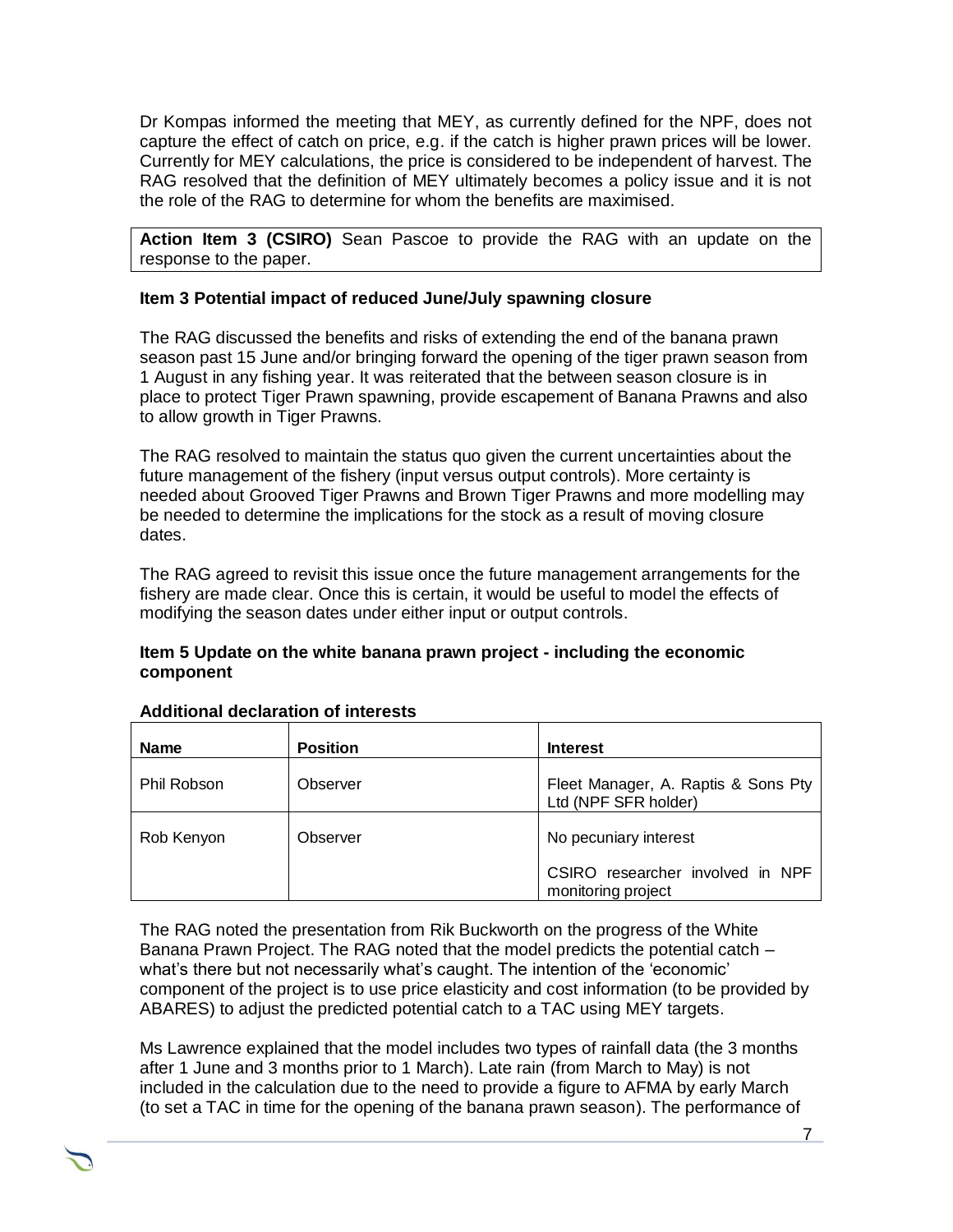the model would likely improve if more months were included in the analysis to incorporate this late rain.

The RAG noted that since 2008 the model does not appear to be predicting potential catches well and agreed that there is a need to establish why the model has been less accurate in its predictions since this time. Annie Jarrett expressed concerns that if the model were to overestimate as predicted in some years that it may lead to economic overfishing and that any benefits from quota trading would be diminished.

The Chair questioned the need to consider if further work on the model is warranted at this stage and its value will be dependent on whether it will be used to set TACs in the fishery. Tom Kompas reiterated that it is necessary to incorporate the economic data into the model to determine the ability to set a TAC from the potential catch predictions.

The RAG noted that once a TAC is implemented it will bias the catch data used in the model and may compromise further ability to predict catches from rainfall data.

**Action Item 4 (ABARES)** ABARES to provide price and quantity data to Tom Kompas to assist in the calculation of a TAC using an MEY target. AFMA to assist in obtaining this data.

# **Item 7 NARP/FRDC Project Update**

The RAG noted the presentations from Rodrigo Bustamante and Anna Farmery on the CSIRO/FRDC project looking at the impact on fisheries under the effects of climate change.

Ms Farmery invited input from industry members to feed into supply chain analysis to assist in conducting life-cycle analyses of seafood relative to terrestrial and imported food production.

### **Item 7 Update on the indices from the NPF Monitoring survey**

The RAG noted the presentation from Rob Kenyon, which displayed recruitment indices collected for all species since the commencement of the NPF monitoring project. Trends vary greatly across all species though the trends are generally steady for brown and grooved tiger and blue endeavour prawns. Results for banana prawns are highly variable but this is because the survey was designed for tiger prawns.

The RAG discussed the impact of the proposed Commonwealth Marine Reserves in the gulf. Ms Hill indicated that AFMA had held discussions with SEWPaC about the importance of maintaining access to these sites given the historical significance of the surveys.

### **Item 8 Industry revised ITE management proposal**

The Chair noted the conflicts of interest relating to this item from both AFMA and industry. It was established that while there is a direct conflict given the industry preference for maintaining the current system of input controls, this work is being undertaken at the request of the AFMA Commission and NORMAC, and the conflict of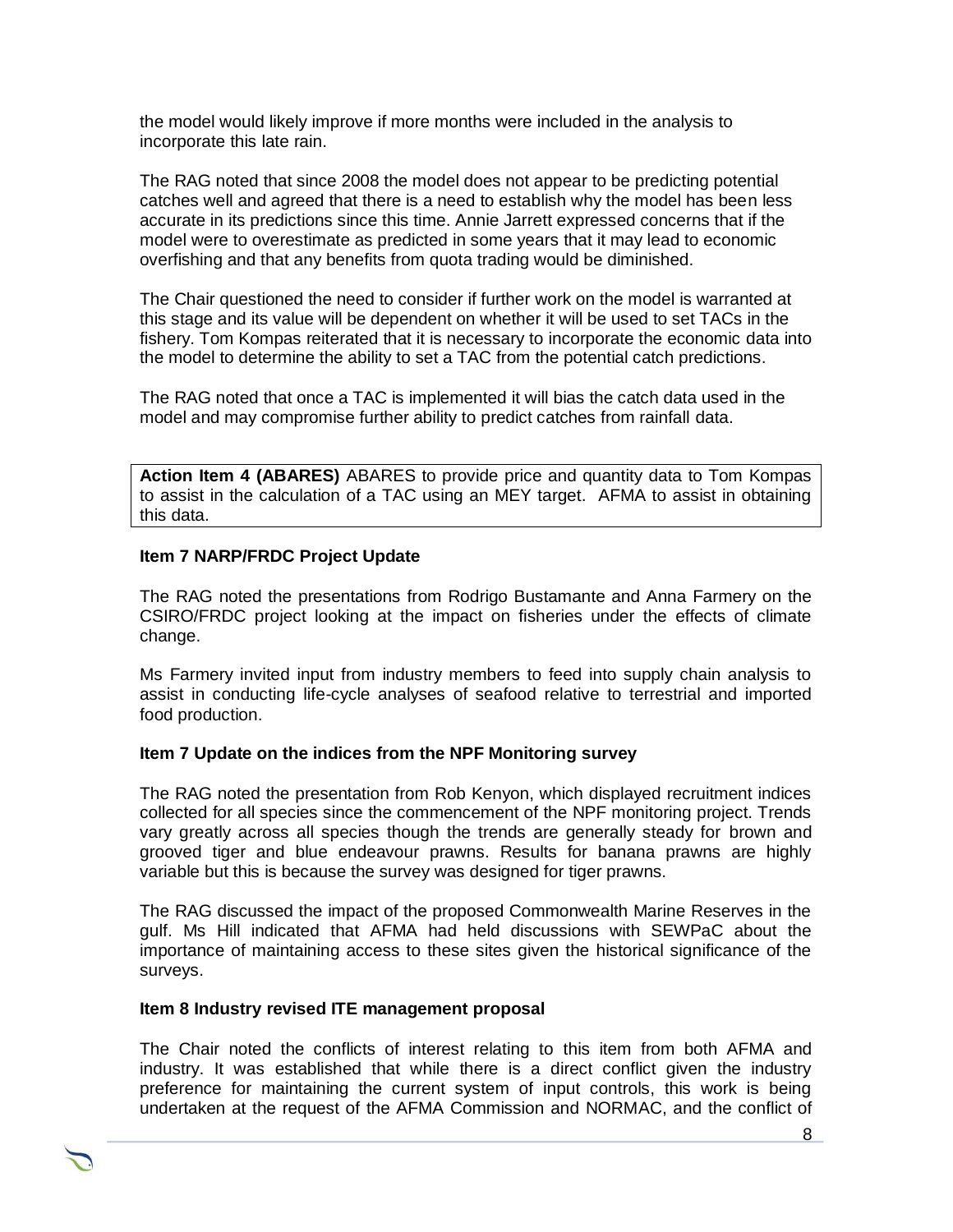interest should not restrict the deliberations of the RAG, and did not require anyone to absent the room.

The key points contained in the proposal are:

- boat days are not an effective measure for managing the fishery;
- a limited entry policy through the limit on (limit on quota SFRs);
- implementation of ITEQs in the form of gear quota SFRs;
- decision rules to monitor catches against trigger limits and implement real-time responses to close the fishery/fisheries if biological/economic trigger limits are not met; and,
- specific provisions to be hard-wired in the Harvest Strategy and the NPF Management Plan to address effort creep and adjustment.

The RAG discussed the ability to capture and control effort under an ITE system over the long term. Output controls provide an autonomous mechanism for addressing effort creep whereas there will likely be a lag in the ability of effort controls to respond to effort creep. Mr Vieira also emphasised that when you restrict one key input over time fishers will substitute for unregulated inputs (this being "input substitution"). The ongoing cost of effort creep and input substitution needs to be factored into any comparison with output controls.

The RAG determined that it was necessary for members to consider the NPFI proposal in further detail. It was agreed that members would provide comments back to AFMA by Thursday 20 September, so that the comments could be collated by AFMA for discussion via teleconference on Tuesday 25 September.

**Action Item 5** All (RAG) Members to provide comments on the NPFI proposal to the RAG EO by COB Thursday 20 September. RAG EO to collate for discussion at subsequent teleconference.

#### **Item 9 Timing of the pre-season surveys and the potential for an earlier banana prawn season start date (Action Item from April meeting)**

Rob Kenyon outlined that the preference is to conduct the surveys in late February and early March, although the exact time is influenced by the moon phases, which can mean the survey might begin anywhere between early January or mid-late March, the latter of which would clash with a mid March season start date.

Dr Buckworth indicated that it would be difficult to get a TAC in place for White Banana Prawns if the season date were brought further forward, given the requirement for obtaining rainfall data. The RAG noted that 15 March is the earliest date that the TAC can be provided to AFMA.

The RAG agreed that under output controls, the banana prawn season cannot practically be brought forward given the need to calculate a total allowable catch based on the rainfall figures to the end of February.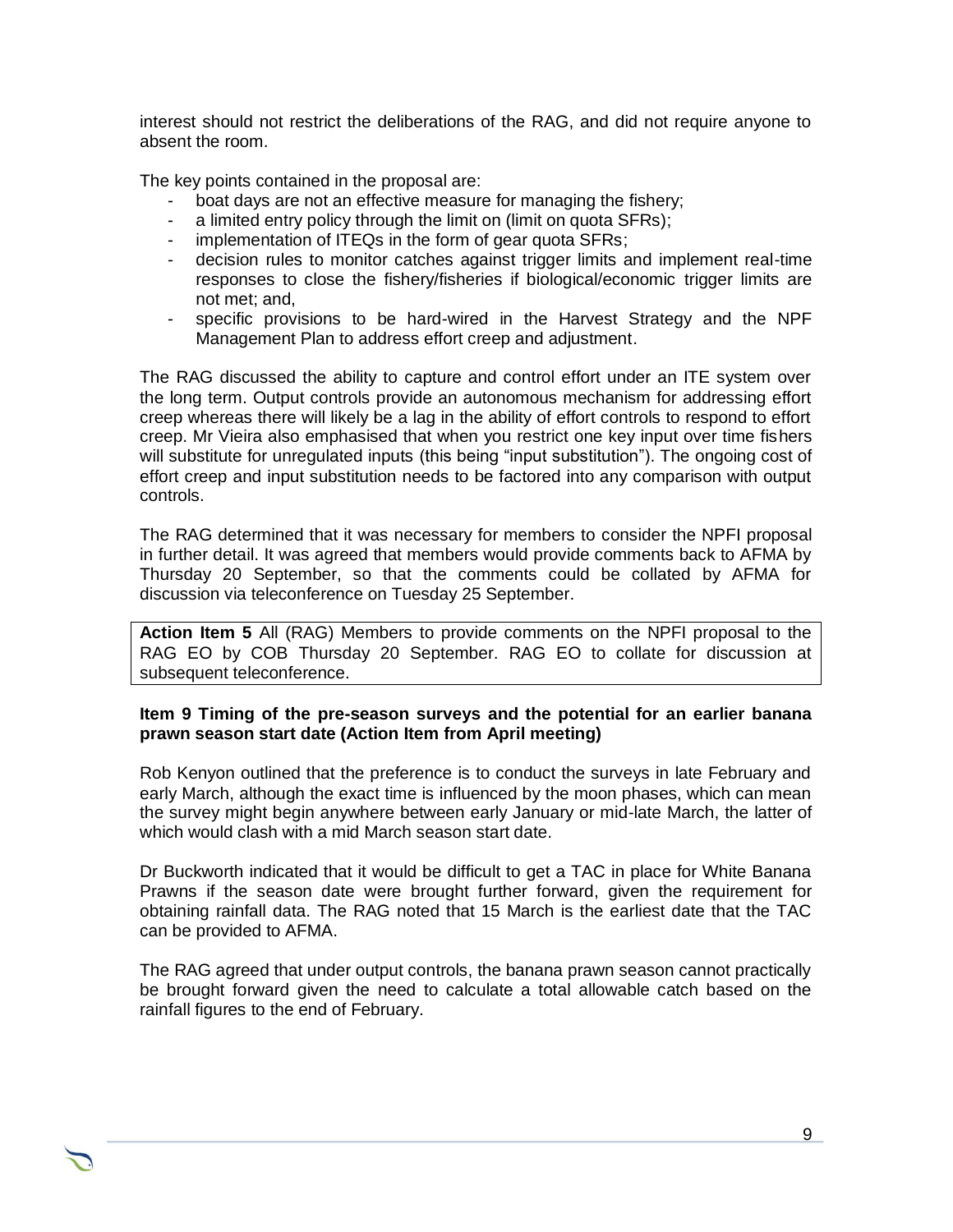#### **Item 9 Update on components of a management strategy evaluation for White Banana Prawns**

The Chair acknowledged that CSIRO has a direct conflict of interest in discussing this project as they receive funding to conduct the work. The Chair determined that this conflict was recognised, but CSIRO staff were required to enable proper discussion.

The RAG noted the update from Dr Buckworth on this project. This project will compare the performance of the current management system against the proposed ITQ system. It will run multiple simulations of the fishery and will compare the economic performance of different management strategies (ITQs compared to status quo). Dr Buckworth reiterated that this project cannot commence until Professor Kompas has completed his TAC calculation project using the Venables model.

The RAG discussed the need for a sensitivity analysis of changing catch triggers (when evaluating the current management system) because this may improve the strategy's economic performance. It was decided that this analysis would be useful in future if time allows, but that given the tight deadline of this project it may not be possible. Dr Buckworth also noted that given the absence of a clear stock-recruitment relationship it would not be possible to assess banana prawn escapement within the model.

The RAG discussed the concerns about the tight timeframes associated with completing this project. There was particular concern that given the importance of this work that more time should be allowed to ensure that the work is not rushed and to allow thorough consideration and evaluation of the results by both the RAG and MAC.

NPRAG members also raised concerns over the feasibility of this project in the absence of a robust TAC predictor (i.e. if the Venables/Kompas work cannot be used to set a TAC with a reasonable degree of certainty).

### **Item 10 Options for an early season update in the banana prawn season**

The RAG noted the proposal from AFMA for an in-season TAC update for banana prawns, acknowledging that the potential catch prediction model (and corresponding TAC) calculation may be unreliable in some years. The proposed method (as used in the MRAG report) would be based on catch rates from weeks one to three (or somewhere in between) and would only be used to increase the TAC. Decision rules would be implemented into the harvest strategy to determine criteria for these increases to the TAC.

The proposed TAC setting model for the NPF differs from the MRAG proposal in that rather than having a fixed starting point, a variable starting point will be used (as determined by the potential catch prediction model). This update would also only be used in years when the model has not predicted potential catch well, rather than every year as is proposed in the MRAG report.

Dr Buckworth advised that the MRAG approach basically presents a regression of total catch on catch rates. Given that the fleet catches so much in the first few weeks of the season it is a fairly good measure of the available stock in a given season.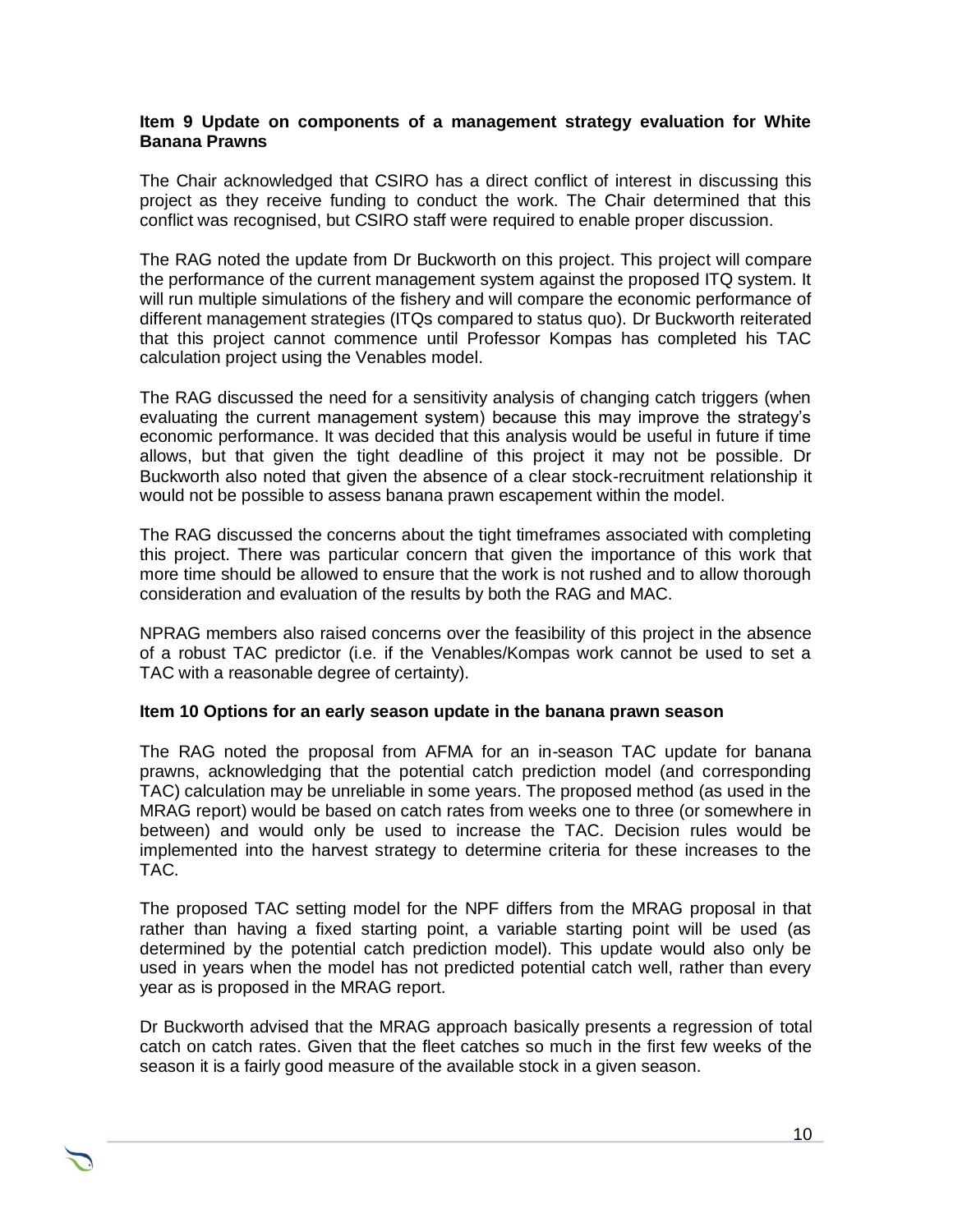Members indicated that at previous management options workshops, the idea of a midseason update had been rejected by AFMA and industry as it would erode the benefits of quota trading. Annie Jarrett expressed concern about the potential to fish the stock down when the model over predicts. Ms Jarrett considers that this could lead to overfishing which could affect the sustainability and economic performance of the fishery. Mr Robson also questioned how this impacts on the prediction if low catch rates are experienced in the first week or if there is a cyclone,

The RAG noted that if an in-season update was to be used to adjust TACs in the fishery, it would need time to analyse catch rates and process information to determine decision rules to allow increases in the TAC. The RAG also noted that if the option of an inseason update is pursued, then it will require minor amendments to the management plan.

**The Chair closed the first day of the meeting at 6:00pm.**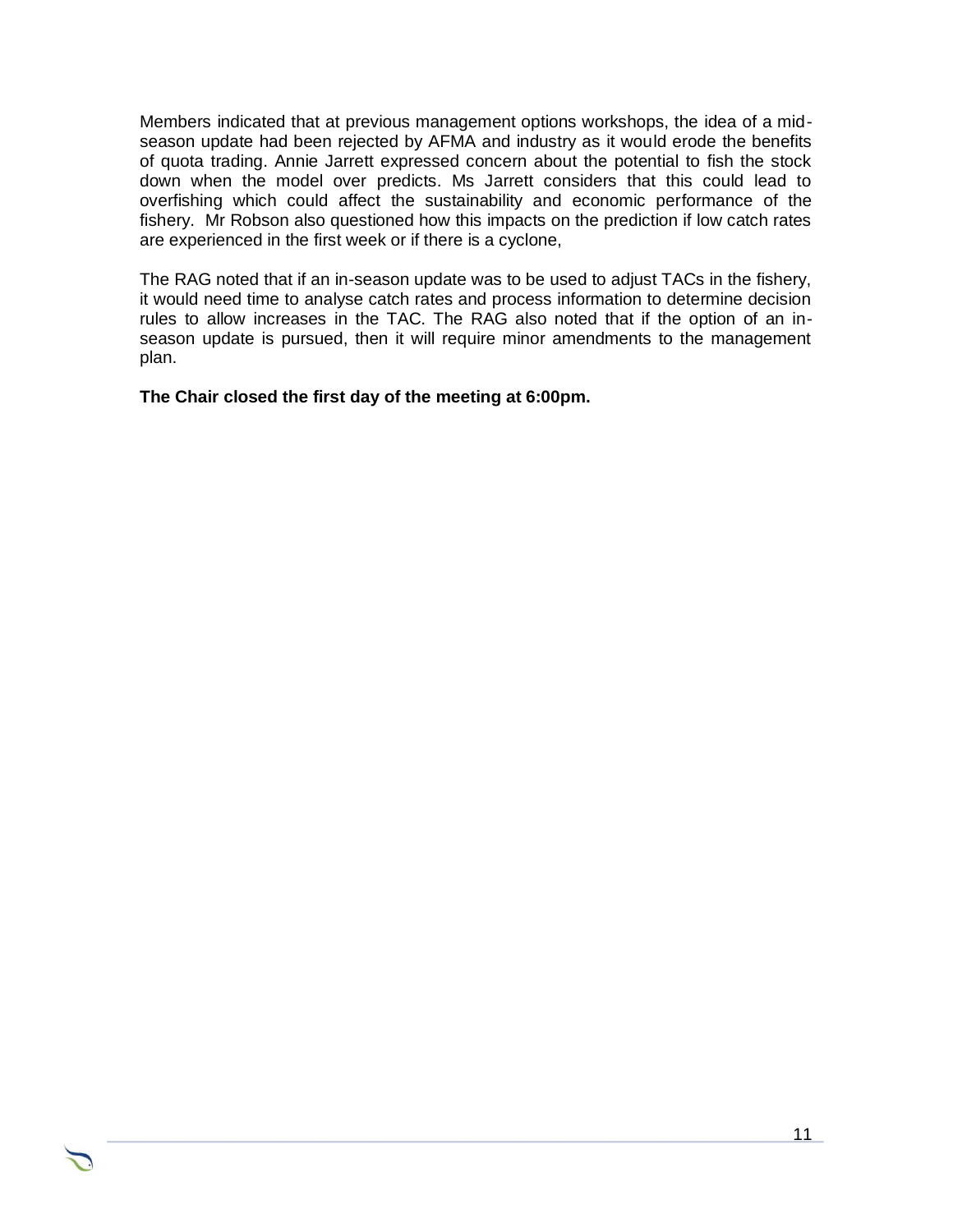# **Day 2 - Friday 14 September 2012**

The Chair opened the meeting at 8:00am.

| <b>Name</b>         | <b>Position</b> | <b>Interest</b>       |
|---------------------|-----------------|-----------------------|
| <b>Matt Barwick</b> | Observer        | No pecuniary interest |
|                     |                 | Project Officer, NPFI |

## **Additional declaration of interests**

#### **Item 10 Options for an early season update in the banana prawn season (continued from Day 1)**

Following overnight consideration of the Venables potential catch prediction model and the unreliability in recent years, Professor Kompas informed the RAG that in his opinion the concept of a mid-season update to the TAC works well, but not well enough. He reiterated that the Venables project is not trying to predict catch, it is a proxy for stock assessment. The model needs to incorporate relevant economic information to output an MEY catch.

The RAG concluded the following out of discussions over both days:

- need to identify if the model can set a realistic TAC or whether there is too much uncertainty, particularly as evidenced in recent years;
- need to improve the ability to set an appropriate TAC in the first instance, noting the in-season update may not work;
- need to ensure that the RAG has investigated all options for implementing ITQs in the fishery.

The RAG noted that it will take approximately six weeks to refine the outputs of the Venables potential catch prediction project. The RAG also raised concern that if the Venables prediction project cannot reliably set a TAC, is it worth progressing with the MSE project.

The RAG considered the timeline for delivering the outcomes of:

- 1) the banana prawn potential catch prediction project (including the economic component); and,
- 2) the MSE.

The RAG recommended that the RAG Chair write to the Commission to highlight the concerns outlined below relating to the completion of this work in time for the Commission meeting:

- 1) Risks to completion of Venables prediction project:
	- a. waiting on detailed price/quantity data from ABARES and industry;
	- b. without these data, the timeline for completion of the project will not be met.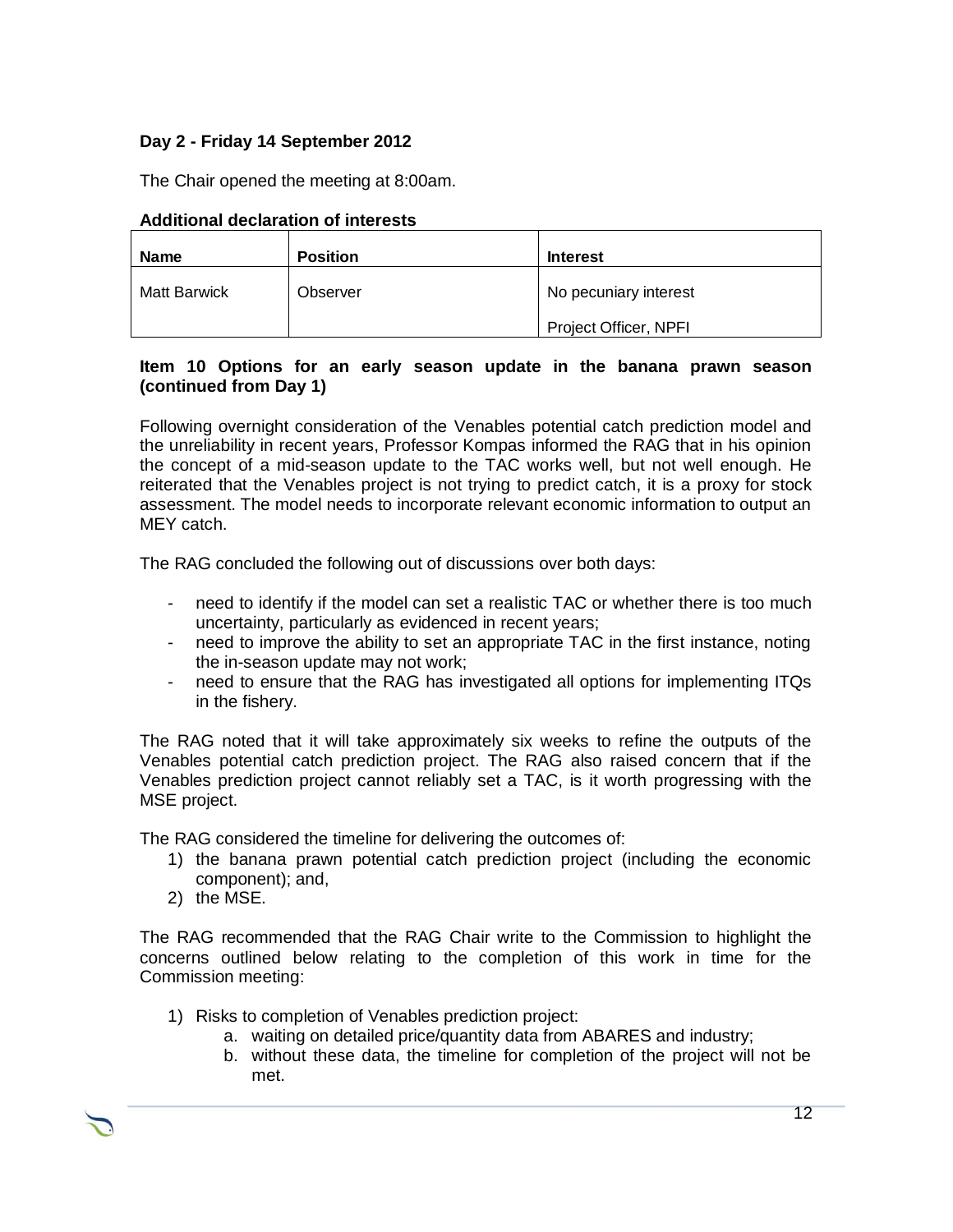- 2) If the Venables prediction project cannot be used to reliably set a TAC, the MSE project is probably not worthwhile.
- 3) The RAG position is that it is highly unlikely that the mid-season update could rectify any issue with the predictive capability of the Venables prediction project.
- 4) Given the importance of the outputs of the two projects and the implications for the change in management structure, the RAG position is that it is essential that the two projects are not rushed to ensure that the outputs can be analysed thoroughly by the RAG and MAC.

**Action Item 5 (Chair)** Chair to draft correspondence to the AFMA Commission outlining concerns relating to the completion of the banana prawn prediction and MSE projects.

### **Item 11 Review of Tiger Prawn assessment**

The RAG noted the presentation from Dr Buckworth on the Tiger Prawn Assessment model. The RAG noted that there was a large difference between the catch predicted by the model and the actual catch during 2011, the potential reasons for which include:

- HUGE banana prawns season ecological and operational significance;
- Reduced effort on tiger prawns, or a change in the temporal/ spatial distribution of fishing;
- The spawning stocks were lower than indicated by CPUEs (which were high in 2010);
- There was a data conflict in the model;
- A recruitment downturn that was not detected in the recruitment survey and/ or not accounted for in the assessment model;
- Post-recruitment survival was atypically low; and,
- There were availability and catchability effects that meant that, while the tiger prawns were there, they were more difficult than usual to locate and catch (e.g. cold water).

The investigation into this has led to some substantial refinements in the model.

Ms Hill questioned if the model re-calibrated for changes in fishing behaviour, given the catch rate time series may have been broken through the reduction in fleet size. Industry members also suggested that there are definitive changes in the way that fishers now behave. These changes have predominantly been in methods of communication and collaboration as well as a reduced ability to cover all areas of the fishery. The RAG recognised that it would be beneficial if the model could incorporate these behavioural changes.

Dr Bustamante posed the question of whether or not the effects of moon phases are incorporated into the model. Dr Buckworth advised that moon phases are not explicitly used in the model, but that the model operates on a weekly time interval. He thought this may be a useful concept that is worth exploring.

**Action Item 12 (CSIRO)** CSIRO to explore the influence of moon phases on the tiger prawn assessment model.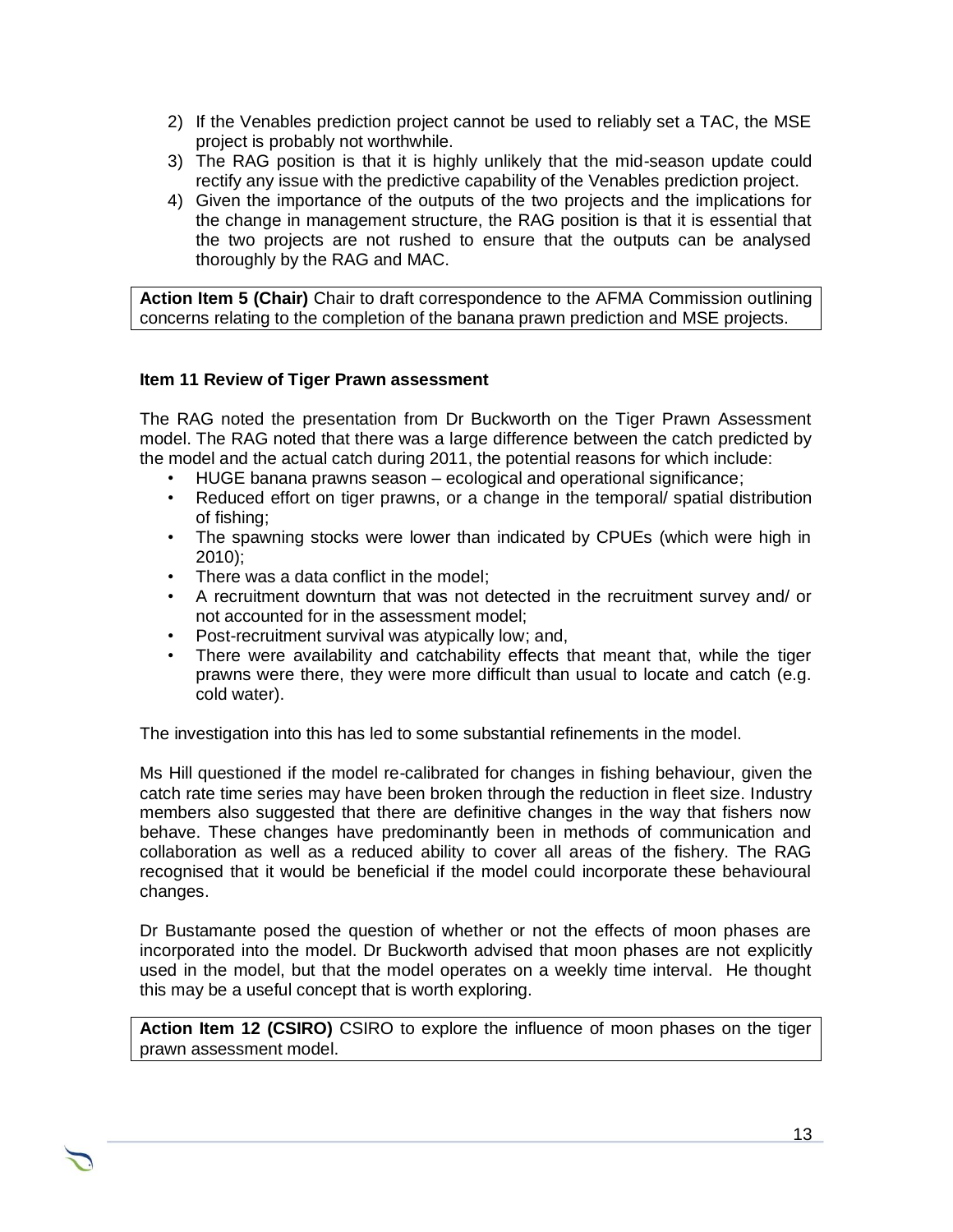### **Item 12 Development of research priorities**

The Chair noted that many RAG members (including the Chair) were active researchers in the NPF and other Commonwealth fisheries. It was considered that many had direct conflicts of interest in that they may benefit through research grants that arose out of setting research priorities. A decision was made that the discussion would benefit from the scientific members' involvement, and as such they were welcome to remain in the room.

One of the key considerations identified for the strategic plan was responding to recommendations or requirements stipulated by the Marine Stewardship Council. The RAG agreed that research in the Joseph Bonaparte Gulf (JBG) will need to be addressed as a high priority. It was also agreed that the area North of Darwin (outside the gulf) should be another area of focus for future research, but was not as high a priority as JBG.

The RAG discussed the impact of the Commonwealth Marine Reserves in the Gulf and the potential loss of pre-season survey sites. Dr Bustamante raised the possibility that the at-sea surveys could be extended to achieve ecological objectives as well and funding could be sought from SEWPaC to achieve this objective. Ms Hill informed the RAG that researchers would need to approach the FRDC or SEWPaC about funding opportunities for such work.

The Chair informed the RAG of the correspondence from AFMA regarding the revitalisation of the ERA/ERM process. Dr Bustamante suggested that this would be a useful opportunity to incorporate the range of assessment tools used in the NPF.

The RAG considered the research priorities that were put forward during the last call for research. These were:

- 1) NPRAG Assessments 2013/14
- 2) NPF Integrated Monitoring Program
	- a. Vessel charter
	- b. At-sea data collection
	- c. Data analysis
- 3) Analysis of data collected through the Crew Member Observer program

The RAG recommended that the same three priorities be put forward for the 2013/14 financial year, noting that additional working would be undertaken to develop a five year strategic research plan.

The RAG suggested that the research strategy group set up through NORMAC should be involved in the development of the research plan, and this would be led by NPFI.

The RAG recommended that the team consider the following matters for inclusion in the research plan (in addition to core business items listed above):

- public awareness / positive image of the fishery (noting this is outside the scope of the RAG)
	- o stock assessment training / empowering industry
- recommendations stemming from the MSC certification process;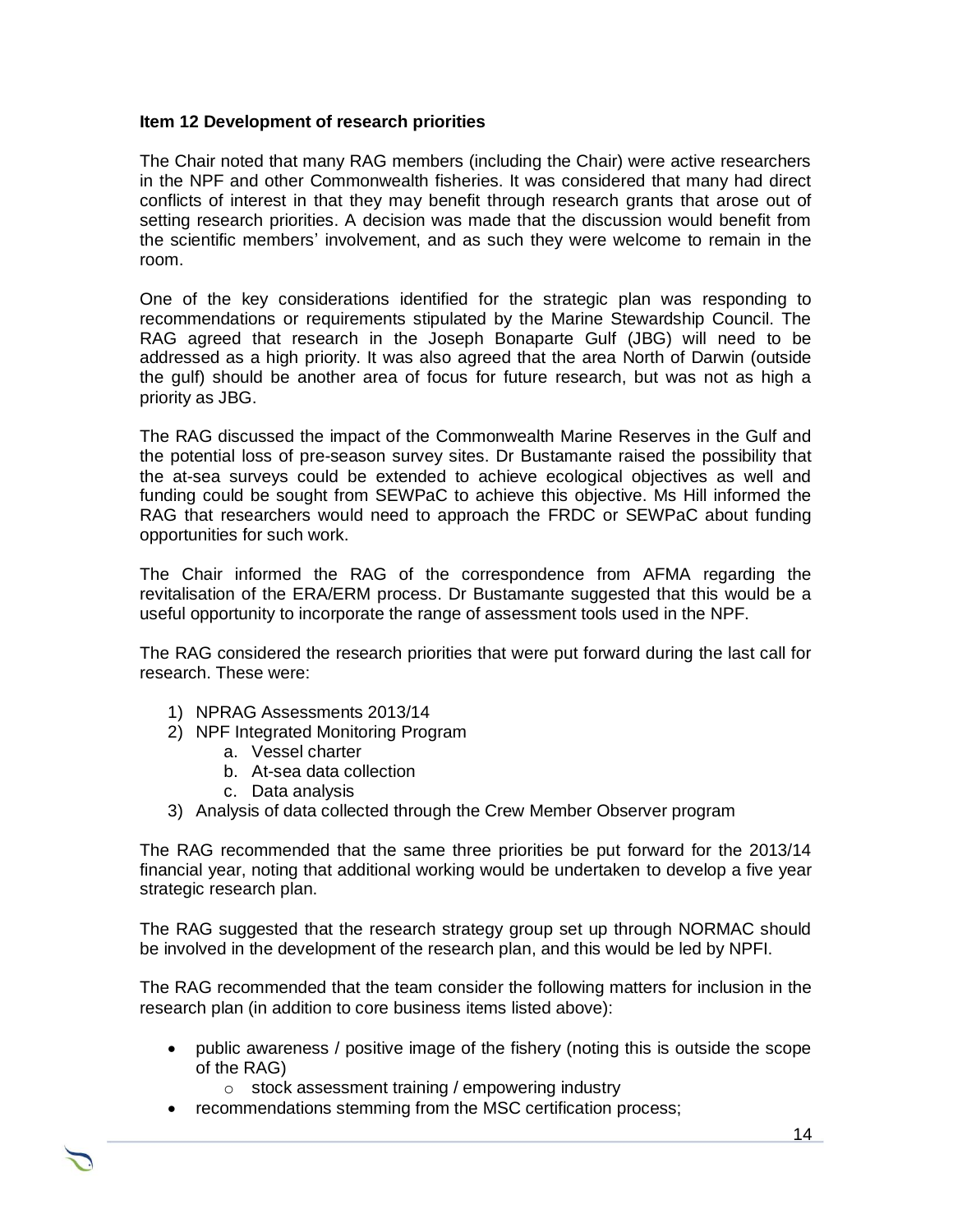- develop a research bibliography for the NPF;
- Marine Protected Areas (MPAs);
- external review of tiger prawn assessment (desirable).

**Action Item 13(AFMA)** RAG EO to request that Vicki O'Brien liaise with Rodrigo Bustamante to discuss the tools that are available in the NPF.

**Action Item 14(AFMA)** Need to inform the RAG of the scope of the ERA/ERM project being undertaken by AFMA.

**Action Item 15(AFMA)** RAG EO to work with NPFI and industry members to finalise the research priorities.

**Action Item 16 (NPFI)** NPFI to work with NORMAC research strategy group to develop a five year research plan for the NPF.

# **Item 12 Development of three year NPRAG workplan**

The RAG noted the update from AFMA that the current NPRAG work plan expired on 30 June 2012 and the need to develop and implement a new work plan to define key strategic objectives and deliverables for the RAG over the next three years. The work plan also establishes a baseline budget and reporting requirements to allow the NPF Manager to assess the performance of the RAG and its members.

The RAG agreed that the key outputs for the next three years will be:

- 1. Advice on inputs and sensitivities to the Tiger Prawn Assessment;
- 2. Review the information being collected and make recommendations;
- 3. Advice on revised effort patterns;
- 4. Review and advise on the harvest strategy on a regular basis;
- 5. Advice on components of the ecological risk assessments;
- 6. Provide advice on external matters affecting the NPF such as mining impacts and implementation of Commonwealth Marine Reserves;
- 7. Development of Annual and Strategic research and development plans; and,
- 8. Representation to the Commission on an as needs basis.

**Action Item 17 (AFMA)** RAG EO to update the workplan and distribute for consideration OOS, noting the need for an additional RAG meeting in 2013.

#### **Other Business**

Dr Buckworth discussed the need for a repository of assessment documents for the fishery. As AFMA are the owners of these assessments it was agreed that AFMA would update their website to include a catalogue of assessment documents.

Dr Buckworth advised the meeting of the passing of Arnold Baker, who worked extensively in the NPF during the 1970s and 1980s, including taking all photographs for the "Guide to Australian Penaeid Prawns".